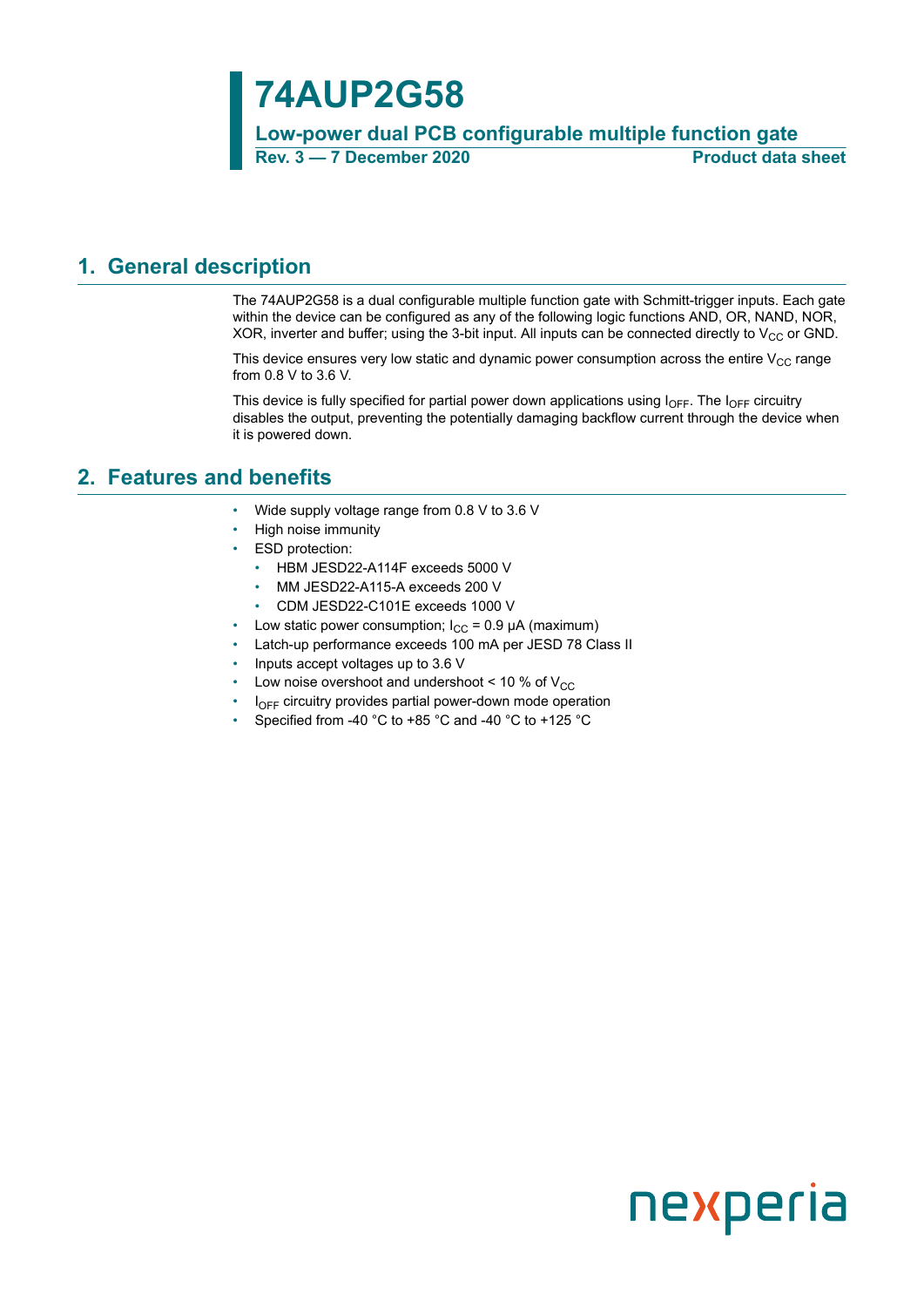### <span id="page-1-1"></span><span id="page-1-0"></span>**3. Ordering information**

| <b>Table 1. Ordering information</b> |                     |                     |                                                                                                              |                |  |  |  |  |  |
|--------------------------------------|---------------------|---------------------|--------------------------------------------------------------------------------------------------------------|----------------|--|--|--|--|--|
| <b>Type number</b>                   | Package             |                     |                                                                                                              |                |  |  |  |  |  |
|                                      | Temperature range   | <b>Name</b>         | <b>Description</b>                                                                                           | <b>Version</b> |  |  |  |  |  |
| 74AUP2G58DP                          | $-40$ °C to +125 °C | TSSOP <sub>10</sub> | plastic thin shrink small outline package; 10 leads;<br>body width 3 mm                                      | SOT552-1       |  |  |  |  |  |
| 74AUP2G58GU                          | $-40$ °C to +125 °C | XQFN10              | plastic, extremely thin quad flat package; no leads;<br>10 terminals; body $1.40 \times 1.80 \times 0.50$ mm | SOT1160-1      |  |  |  |  |  |

### <span id="page-1-2"></span>**4. Marking**

| <b>Table 2. Marking</b> |                 |  |  |  |
|-------------------------|-----------------|--|--|--|
| Type number             | Marking code[1] |  |  |  |
| $ 74$ AUP2G58DP         | aK              |  |  |  |
| 74AUP2G58GU             | laK             |  |  |  |

[1] The pin 1 indicator is located on the lower left corner of the device, below the marking code.

### <span id="page-1-3"></span>**5. Functional diagram**



### <span id="page-1-4"></span>**6. Pinning information**

### <span id="page-1-5"></span>**6.1. Pinning**

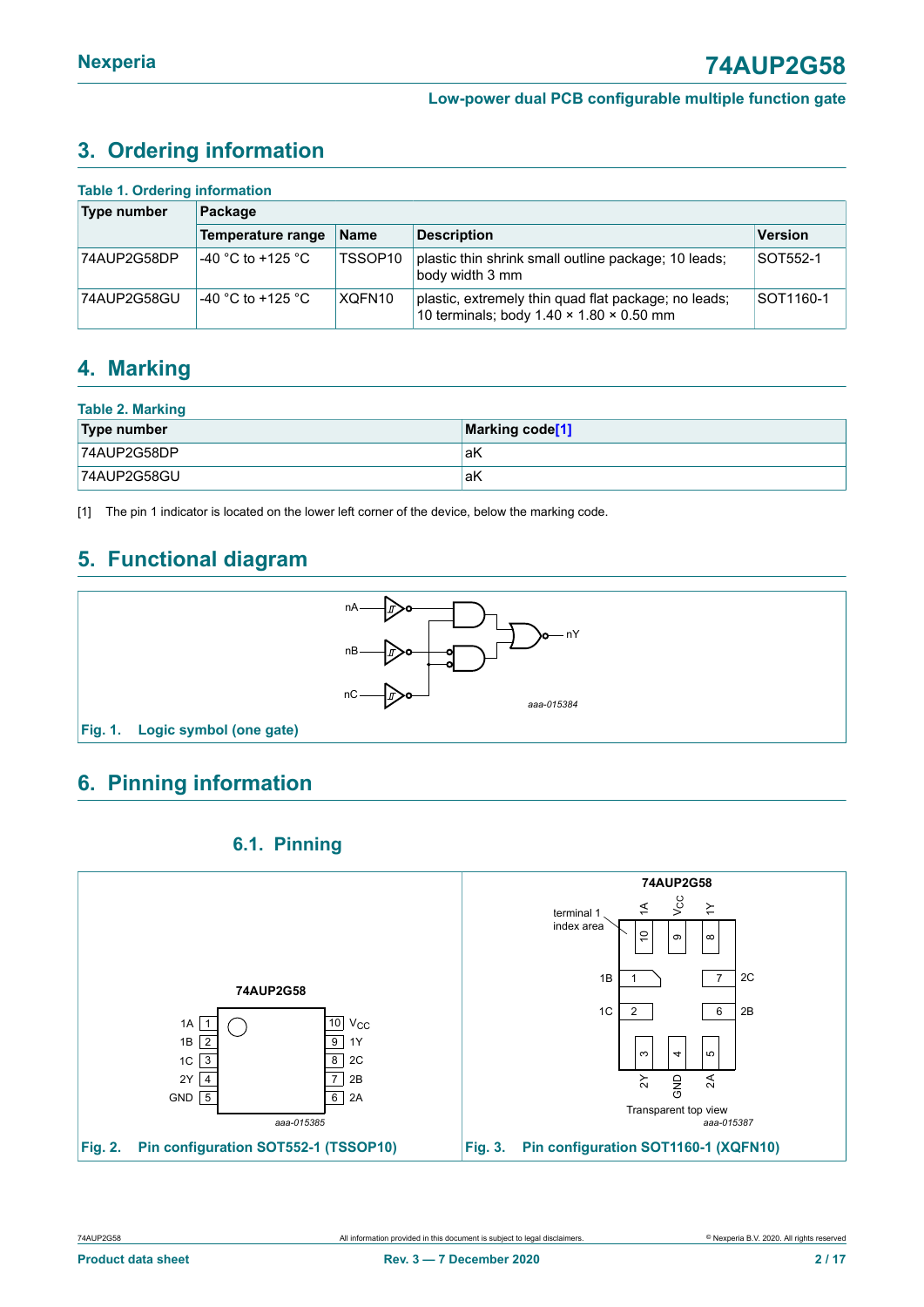### <span id="page-2-0"></span>**6.2. Pin description**

| <b>Table 3. Pin description</b> |                 |                  |                    |  |  |  |  |  |
|---------------------------------|-----------------|------------------|--------------------|--|--|--|--|--|
| Symbol                          | Pin             |                  | <b>Description</b> |  |  |  |  |  |
|                                 | <b>SOT552-1</b> | <b>SOT1160-1</b> |                    |  |  |  |  |  |
| 1A, 2A                          | 1, 6            | 10, 5            | data input         |  |  |  |  |  |
| 1B, 2B                          | 2,7             | 1, 6             | data input         |  |  |  |  |  |
| 1C, 2C                          | 3, 8            | 2, 7             | data input         |  |  |  |  |  |
| 1Y, 2Y                          | 9, 4            | 8,3              | data output        |  |  |  |  |  |
| <b>GND</b>                      | 5               | 4                | ground (0 V)       |  |  |  |  |  |
| $V_{\rm CC}$                    | 10              | 9                | supply voltage     |  |  |  |  |  |

### <span id="page-2-1"></span>**7. Functional description**

#### **Table 4. Function table**

*H = HIGH voltage level; L = LOW voltage level.*

| Input |              |    | Output       |
|-------|--------------|----|--------------|
| nC    | nB           | nA | nY           |
|       |              |    |              |
|       |              | H  | Н            |
|       | H            |    |              |
|       | H            | Н  | H            |
| H     |              |    | $\mathsf{H}$ |
| Iн    |              | н  | Н            |
| H     | Н            |    |              |
| H     | $\mathsf{H}$ | H  |              |

### <span id="page-2-2"></span>**7.1. Logic configurations**

#### **Table 5. Function selection table**

| <b>Logic function</b>                  | <b>Figure</b>         |
|----------------------------------------|-----------------------|
| 2-input NAND                           | see Fig. 4            |
| 2-input NAND with both inputs inverted | see Fig. 7            |
| 2-input AND with inverted input        | see Fig. 5 and Fig. 6 |
| 2-input NOR with inverted input        | see Fig. 5 and Fig. 6 |
| 2-input OR                             | see Fig. 7            |
| 2-input OR with both inputs inverted   | see Fig. 4            |
| 2-input XOR                            | see Fig. 8            |
| <b>Buffer</b>                          | see Fig. 9            |
| Inverter                               | see Fig. 10           |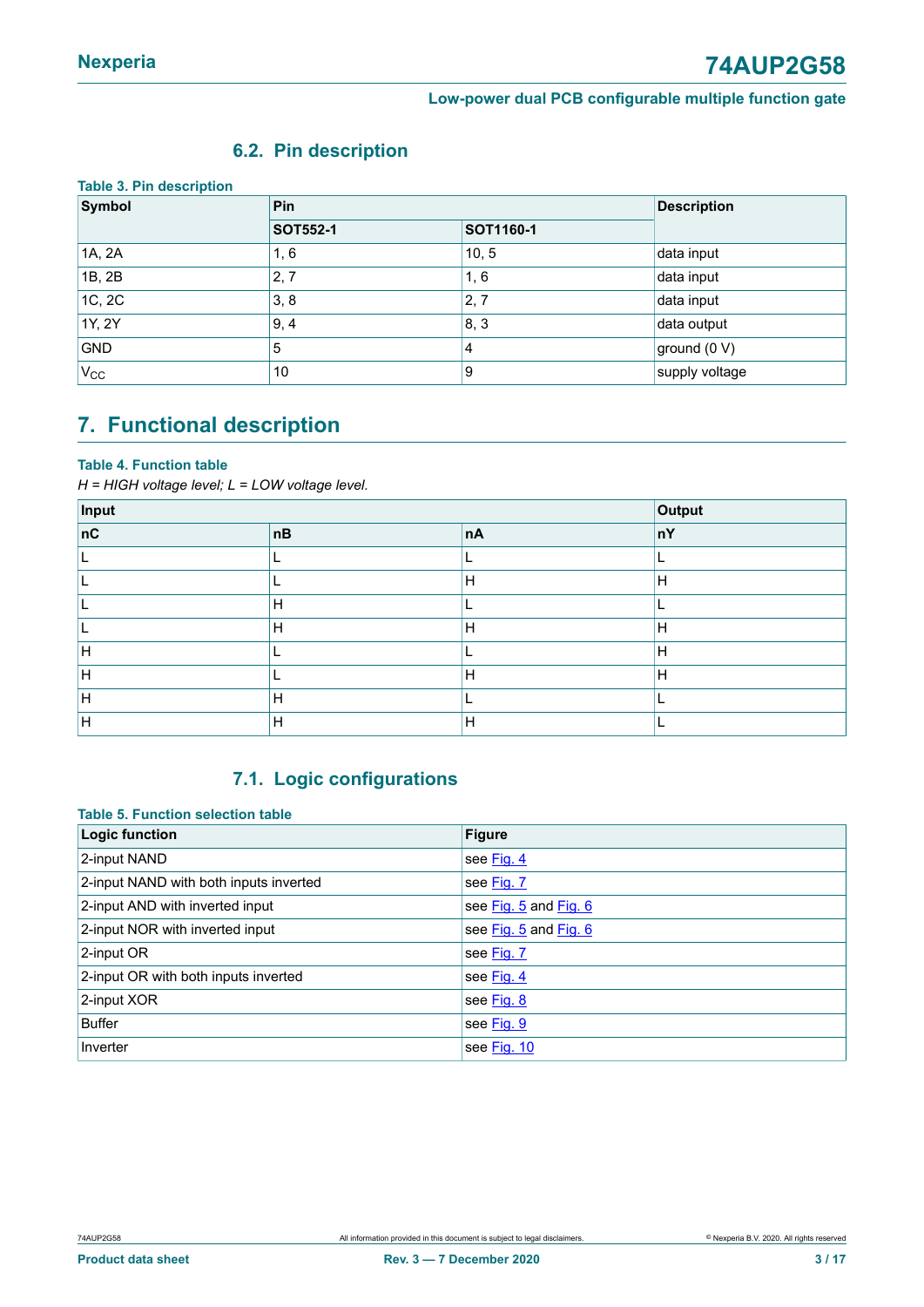### **Nexperia 74AUP2G58**

#### <span id="page-3-5"></span><span id="page-3-2"></span><span id="page-3-1"></span>**Low-power dual PCB configurable multiple function gate**

<span id="page-3-6"></span><span id="page-3-4"></span><span id="page-3-3"></span><span id="page-3-0"></span>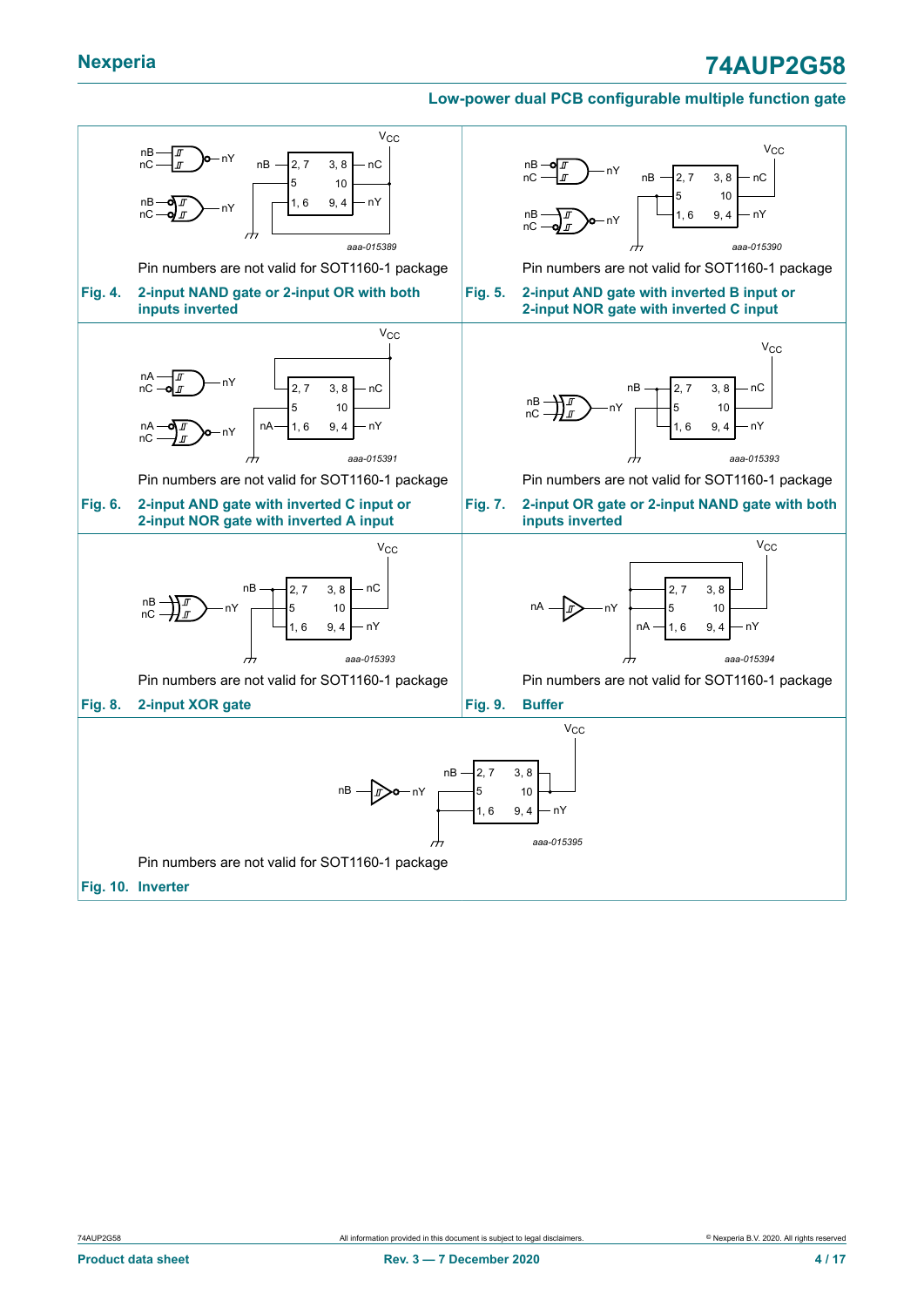### <span id="page-4-1"></span><span id="page-4-0"></span>**8. Limiting values**

#### **Table 6. Limiting values**

In accordance with the Absolute Maximum Rating System (IEC 60134). Voltages are referenced to GND (ground = 0 V).

| Symbol                      | Parameter               | <b>Conditions</b>                        | Min    | <b>Max</b>     | <b>Unit</b>             |
|-----------------------------|-------------------------|------------------------------------------|--------|----------------|-------------------------|
| $V_{\rm CC}$                | supply voltage          |                                          | $-0.5$ | $+4.6$         | V                       |
| $I_{IK}$                    | input clamping current  | $V_1 < 0 V$                              | $-50$  | $\blacksquare$ | mA                      |
| $V_{1}$                     | input voltage           | $[1]$                                    | $-0.5$ | $+4.6$         | $\vee$                  |
| $I_{OK}$                    | output clamping current | $V_0 < 0 V$                              | $-50$  |                | $\mathsf{Im}\mathsf{A}$ |
| $V_{\rm O}$                 | output voltage          | Active mode and Power-down mode<br>$[1]$ | $-0.5$ | $+4.6$         | V                       |
| $I_{\rm O}$                 | output current          | $V_{\text{O}}$ = 0 V to $V_{\text{CC}}$  |        | ±20            | l mA                    |
| $I_{\rm CC}$                | supply current          |                                          |        | 50             | mA                      |
| <b>I<sub>GND</sub></b>      | ground current          |                                          | $-50$  |                | mA                      |
| $\mathsf{T}_{\textsf{stg}}$ | storage temperature     |                                          | $-65$  | $+150$         | $^{\circ}$ C            |
| $P_{\text{tot}}$            | total power dissipation | $T_{amb}$ = -40 °C to +125 °C<br>$[2]$   |        | 250            | $\mathsf{mW}$           |

[1] The input and output voltage ratings may be exceeded if the input and output current ratings are observed.

[2] For SOT552-1 (TSSOP10) packages:  $P_{tot}$  derates linearly with 8.3 mW/K above 120 °C.

For SOT1160-1 (XQFN10) package:  $P_{tot}$  derates linearly with 7.1 mW/K above 115 °C.

### <span id="page-4-2"></span>**9. Recommended operating conditions**

#### **Table 7. Recommended operating conditions**

| Symbol           | <b>Parameter</b>    | <b>Conditions</b>               | Min   | <b>Max</b> | Unit |
|------------------|---------------------|---------------------------------|-------|------------|------|
| $V_{\rm CC}$     | supply voltage      |                                 | 0.8   | 3.6        | V    |
| 'V <sub>I</sub>  | input voltage       |                                 | 0     | 3.6        | V    |
| $V_{\rm O}$      | output voltage      | Active mode                     | 0     | $V_{CC}$   | ν    |
|                  |                     | Power-down mode; $V_{CC}$ = 0 V |       | 3.6        | V    |
| l <sub>amb</sub> | ambient temperature |                                 | $-40$ | $+125$     | °С   |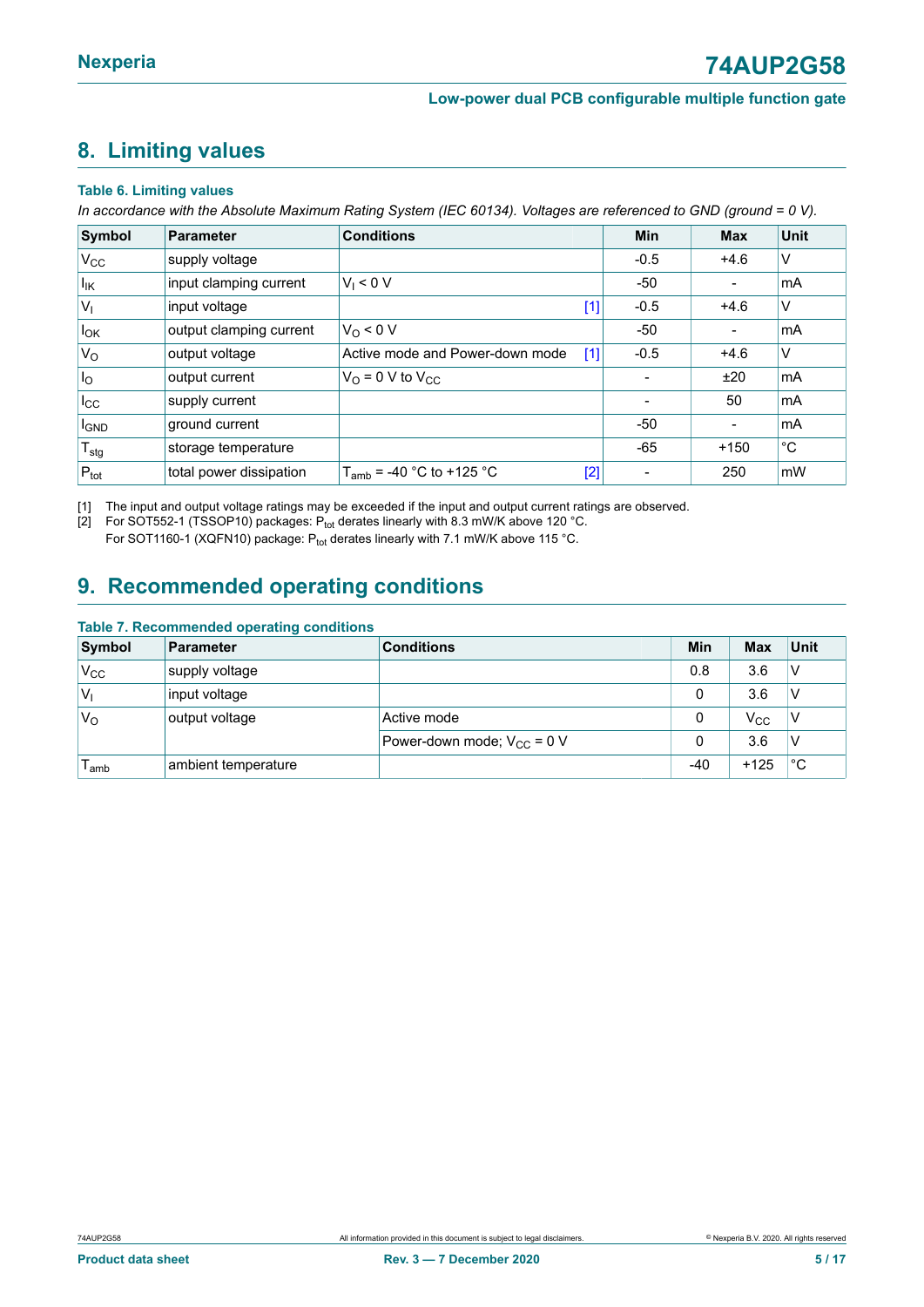### <span id="page-5-0"></span>**10. Static characteristics**

#### **Table 8. Static characteristics**

*At recommended operating conditions; voltages are referenced to GND (ground = 0 V).*

| Symbol                  | Parameter                               | <b>Conditions</b>                                                   | Min                          | <b>Typ</b>               | <b>Max</b>               | <b>Unit</b> |
|-------------------------|-----------------------------------------|---------------------------------------------------------------------|------------------------------|--------------------------|--------------------------|-------------|
| $T_{amb}$ = 25 °C       |                                         |                                                                     |                              |                          |                          |             |
| V <sub>OH</sub>         | HIGH-level output voltage               | $V_1 = V_{T+}$ or $V_{T-}$                                          |                              |                          |                          |             |
|                         |                                         | $I_{\text{O}}$ = -20 µA; $V_{\text{CC}}$ = 0.8 V to 3.6 V           | $V_{CC}$ - 0.1               |                          |                          | $\vee$      |
|                         |                                         | $IO$ = -1.1 mA; $VCC$ = 1.1 V                                       | $0.75 \times V_{CC}$         |                          |                          | $\vee$      |
|                         |                                         | $I_{\Omega}$ = -1.7 mA; $V_{\text{CC}}$ = 1.4 V                     | 1.11                         | $\overline{\phantom{a}}$ | $\overline{\phantom{a}}$ | V           |
|                         |                                         | $IO$ = -1.9 mA; $VCC$ = 1.65 V                                      | 1.32                         |                          | $\overline{\phantom{a}}$ | $\vee$      |
|                         |                                         | $IO$ = -2.3 mA; $VCC$ = 2.3 V                                       | 2.05                         |                          |                          | $\vee$      |
|                         |                                         | $IO$ = -3.1 mA; $VCC$ = 2.3 V                                       | 1.9                          | $\overline{\phantom{a}}$ | $\overline{\phantom{a}}$ | V           |
|                         |                                         | $IO$ = -2.7 mA; $VCC$ = 3.0 V                                       | 2.72                         |                          |                          | $\vee$      |
|                         |                                         | $I_{\Omega}$ = -4.0 mA; $V_{\text{CC}}$ = 3.0 V                     | 2.6                          | $\overline{\phantom{a}}$ | $\frac{1}{2}$            | V           |
| $V_{OL}$                | LOW-level output voltage                | $V_1 = V_{T+}$ or $V_{T-}$                                          |                              |                          |                          |             |
|                         |                                         | $I_{\text{O}}$ = 20 µA; $V_{\text{CC}}$ = 0.8 V to 3.6 V            | $\blacksquare$               |                          | 0.1                      | $\vee$      |
|                         |                                         | $IO$ = 1.1 mA; $VCC$ = 1.1 V                                        | $\blacksquare$               | $\overline{\phantom{a}}$ | $0.3 \times V_{CC}$      | $\vee$      |
|                         |                                         | $IO$ = 1.7 mA; $VCC$ = 1.4 V                                        | $\qquad \qquad \blacksquare$ |                          | 0.31                     | V           |
|                         |                                         | $IO$ = 1.9 mA; $VCC$ = 1.65 V                                       |                              |                          | 0.31                     | $\vee$      |
|                         |                                         | $I_{\Omega}$ = 2.3 mA; $V_{CC}$ = 2.3 V                             | $\blacksquare$               | $\overline{\phantom{a}}$ | 0.31                     | V           |
|                         |                                         | $IO$ = 3.1 mA; $VCC$ = 2.3 V                                        | $\blacksquare$               |                          | 0.44                     | V           |
|                         |                                         | $IO$ = 2.7 mA; $VCC$ = 3.0 V                                        | $\blacksquare$               |                          | 0.31                     | $\vee$      |
|                         |                                         | $IO$ = 4.0 mA; $VCC$ = 3.0 V                                        | $\qquad \qquad -$            | $\overline{\phantom{a}}$ | 0.44                     | V           |
| $\vert I_1 \vert$       | input leakage current                   | $V_1$ = GND to 3.6 V; V <sub>CC</sub> = 0 V to 3.6 V                |                              |                          | ±0.1                     | μA          |
| $I_{OFF}$               | power-off leakage current               | $V_1$ or $V_0$ = 0 V to 3.6 V; $V_{CC}$ = 0 V                       | $\blacksquare$               | $\overline{\phantom{a}}$ | ±0.2                     | μA          |
| $\Delta I_{OFF}$        | additional power-off<br>leakage current | $V_1$ or $V_0$ = 0 V to 3.6 V;<br>$V_{CC}$ = 0 V to 0.2 V           |                              |                          | ±0.2                     | μA          |
| $I_{\rm CC}$            | supply current                          | $V_1$ = GND or $V_{CC}$ ; $I_Q$ = 0 A;<br>$V_{CC}$ = 0.8 V to 3.6 V | $\qquad \qquad -$            |                          | 0.5                      | μA          |
| $\Delta I_{\rm CC}$     | additional supply current               | $V_1 = V_{CC} - 0.6 V$ ; $I_0 = 0 A$ ; $V_{CC} = 3.3 V$             | $\blacksquare$               |                          | 40                       | μA          |
| $\mathbf{C}_\mathsf{I}$ | input capacitance                       | $V_1$ = GND or $V_{CC}$ ; $V_{CC}$ = 0 V to 3.6 V                   | $\blacksquare$               | 1.1                      |                          | pF          |
| C <sub>O</sub>          | output capacitance                      | $VO$ = GND; $VCC$ = 0 V                                             | $\blacksquare$               | 1.7                      | $\overline{\phantom{a}}$ | pF          |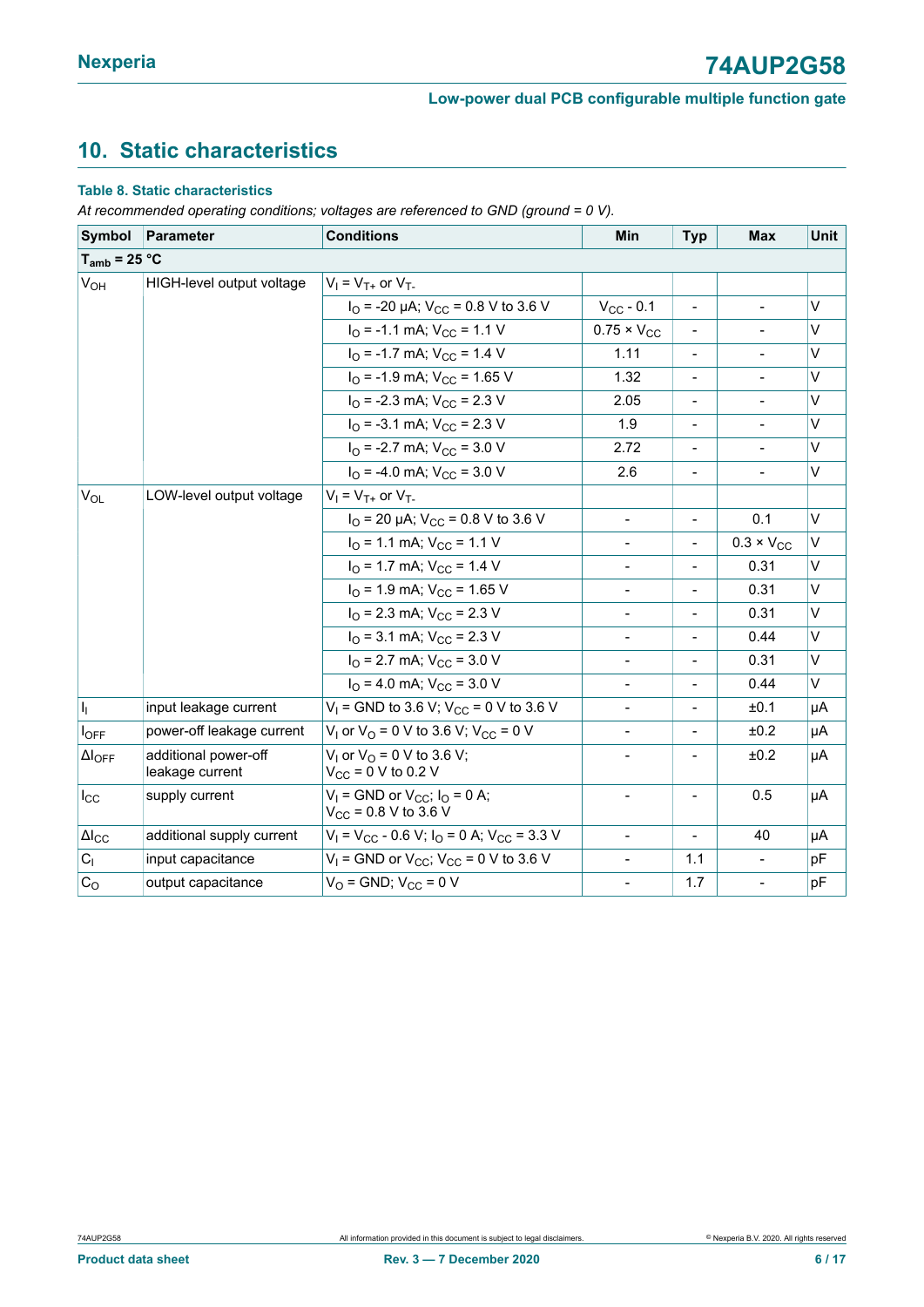| Symbol            | <b>Parameter</b>                        | <b>Conditions</b>                                                                                                                             | Min                          | <b>Typ</b>                   | <b>Max</b>                   | Unit   |
|-------------------|-----------------------------------------|-----------------------------------------------------------------------------------------------------------------------------------------------|------------------------------|------------------------------|------------------------------|--------|
|                   | $T_{amb}$ = -40 °C to +85 °C            |                                                                                                                                               |                              |                              |                              |        |
| V <sub>OH</sub>   | HIGH-level output voltage               | $V_1 = V_{T+}$ or $V_{T-}$                                                                                                                    |                              |                              |                              |        |
|                   |                                         | $I_{\Omega}$ = -20 µA; $V_{\text{CC}}$ = 0.8 V to 3.6 V                                                                                       | $V_{CC}$ - 0.1               | $\overline{\phantom{a}}$     | $\qquad \qquad \blacksquare$ | V      |
| $V_{OL}$          |                                         | $IO$ = -1.1 mA; $VCC$ = 1.1 V                                                                                                                 | $0.7 \times V_{CC}$          |                              |                              | V      |
|                   |                                         | $I_{\Omega}$ = -1.7 mA; $V_{\text{CC}}$ = 1.4 V                                                                                               | 1.03                         | $\overline{\phantom{0}}$     |                              | V      |
|                   |                                         | $I_{\text{O}}$ = -1.9 mA; $V_{\text{CC}}$ = 1.65 V                                                                                            | 1.30                         | $\overline{\phantom{a}}$     | $\qquad \qquad \blacksquare$ | V      |
|                   |                                         | $I_{\Omega}$ = -2.3 mA; $V_{\text{CC}}$ = 2.3 V                                                                                               | 1.97                         | $\qquad \qquad \blacksquare$ | $\frac{1}{2}$                | V      |
|                   |                                         | $IO$ = -3.1 mA; $VCC$ = 2.3 V                                                                                                                 | 1.85                         | $\overline{\phantom{0}}$     | $\blacksquare$               | $\vee$ |
|                   |                                         | $IO$ = -2.7 mA; $VCC$ = 3.0 V                                                                                                                 | 2.67                         | $\qquad \qquad \blacksquare$ |                              | $\vee$ |
|                   |                                         | $I_{\Omega}$ = -4.0 mA; $V_{\text{CC}}$ = 3.0 V                                                                                               | 2.55                         |                              |                              | V      |
|                   | LOW-level output voltage                | $V_1 = V_{T+}$ or $V_{T-}$                                                                                                                    |                              |                              |                              |        |
|                   |                                         | $I_{\text{O}}$ = 20 µA; $V_{\text{CC}}$ = 0.8 V to 3.6 V                                                                                      | $\blacksquare$               | $\overline{\phantom{a}}$     | 0.1                          | $\vee$ |
|                   |                                         | $IO$ = 1.1 mA; $VCC$ = 1.1 V                                                                                                                  | $\blacksquare$               | $\blacksquare$               | $0.3 \times V_{CC}$          | V      |
|                   |                                         | $IO$ = 1.7 mA; $VCC$ = 1.4 V                                                                                                                  | $\qquad \qquad \blacksquare$ | $\overline{\phantom{0}}$     | 0.37                         | V      |
|                   |                                         | $IO$ = 1.9 mA; $VCC$ = 1.65 V                                                                                                                 |                              | $\overline{\phantom{0}}$     | 0.35                         | V      |
|                   |                                         | $I_{\Omega}$ = 2.3 mA; $V_{\text{CC}}$ = 2.3 V                                                                                                |                              |                              | 0.33                         | $\vee$ |
|                   |                                         | $I_{\Omega}$ = 3.1 mA; $V_{\text{CC}}$ = 2.3 V                                                                                                |                              | $\overline{\phantom{0}}$     | 0.45                         | V      |
|                   |                                         | $I_{\text{O}}$ = 2.7 mA; $V_{\text{CC}}$ = 3.0 V                                                                                              | $\qquad \qquad \blacksquare$ | $\overline{\phantom{a}}$     | 0.33                         | V      |
|                   |                                         | $I_{\Omega}$ = 4.0 mA; $V_{\text{CC}}$ = 3.0 V                                                                                                | $\overline{\phantom{0}}$     | $\overline{\phantom{0}}$     | 0.45                         | V      |
| h                 | input leakage current                   | $V_1$ = GND to 3.6 V; V <sub>CC</sub> = 0 V to 3.6 V                                                                                          | $\qquad \qquad \blacksquare$ | $\overline{\phantom{0}}$     | ±0.5                         | μA     |
| $I_{OFF}$         | power-off leakage current               | $V_1$ or $V_0$ = 0 V to 3.6 V; $V_{CC}$ = 0 V                                                                                                 |                              | $\qquad \qquad \blacksquare$ | ±0.5                         | μA     |
| $\Delta I_{OFF}$  | additional power-off<br>leakage current | $V_1$ or $V_0$ = 0 V to 3.6 V;<br>$V_{CC}$ = 0 V to 0.2 V                                                                                     |                              | ±0.6                         | μA                           |        |
| $I_{\rm CC}$      | supply current                          | $V_1$ = GND or $V_{CC}$ ; $I_0$ = 0 A;<br>$\overline{\phantom{0}}$<br>$\overline{a}$<br>$V_{CC}$ = 0.8 V to 3.6 V<br>$\overline{\phantom{0}}$ |                              | 0.9                          | μA                           |        |
| $ \Delta I_{CC} $ | additional supply current               | $V_1 = V_{CC} - 0.6 V$ ; $I_0 = 0$ A; $V_{CC} = 3.3 V$                                                                                        | $\qquad \qquad \blacksquare$ |                              | 50                           | μA     |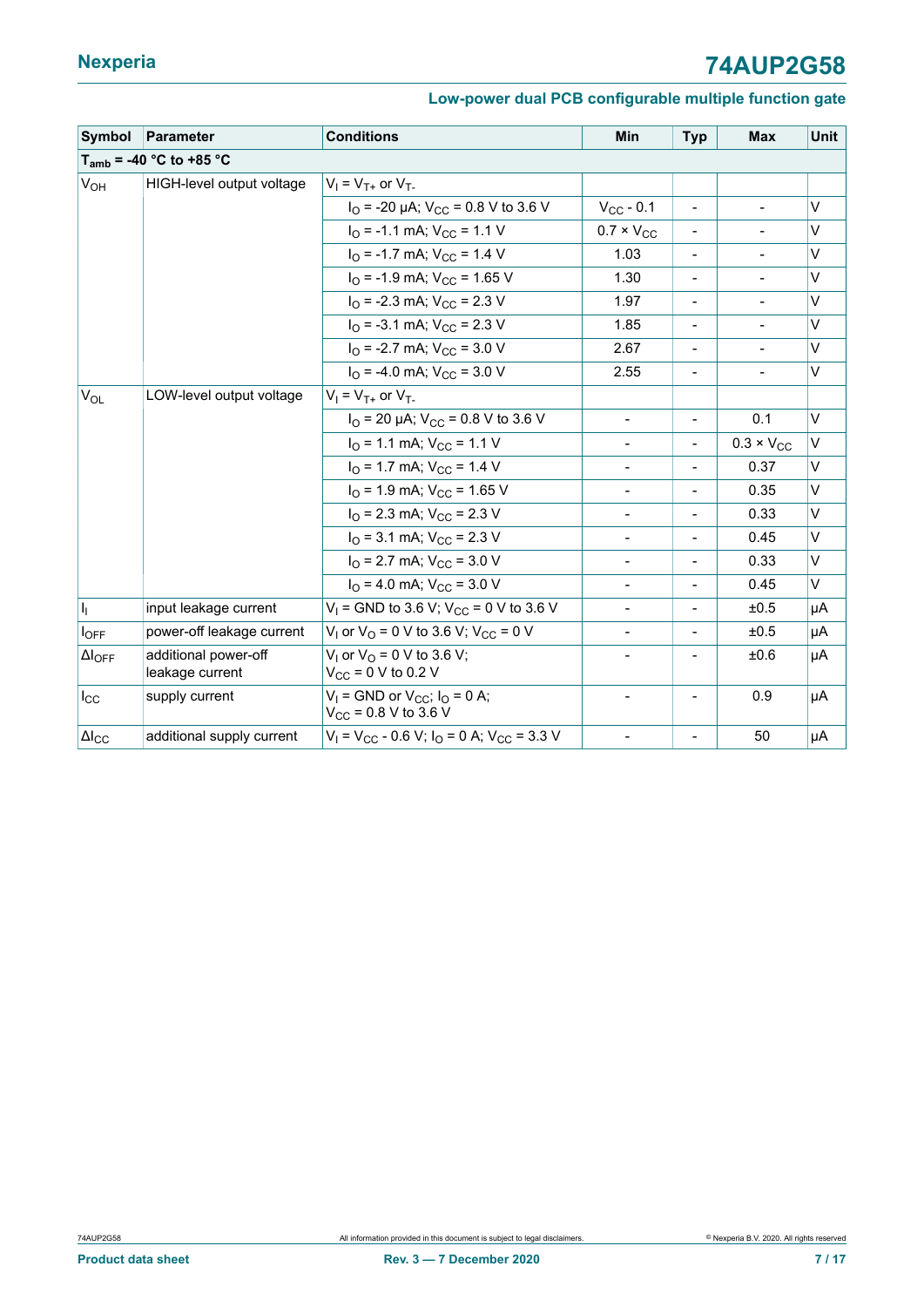| Symbol                    | Parameter                               | <b>Conditions</b>                                                              | <b>Min</b>                   | <b>Typ</b>                   | <b>Max</b>                   | Unit   |
|---------------------------|-----------------------------------------|--------------------------------------------------------------------------------|------------------------------|------------------------------|------------------------------|--------|
|                           | $T_{amb}$ = -40 °C to +125 °C           |                                                                                |                              |                              |                              |        |
| V <sub>OH</sub>           | HIGH-level output voltage               | $V_1 = V_{T+}$ or $V_{T-}$                                                     |                              |                              |                              |        |
|                           |                                         | $I_{\Omega}$ = -20 µA; $V_{\text{CC}}$ = 0.8 V to 3.6 V                        | $V_{CC} - 0.11$              | $\overline{\phantom{a}}$     | $\qquad \qquad \blacksquare$ | V      |
|                           |                                         | $IO$ = -1.1 mA; $VCC$ = 1.1 V                                                  | $0.6 \times V_{CC}$          | $\qquad \qquad \blacksquare$ |                              | V      |
|                           |                                         | $I_{\text{O}}$ = -1.7 mA; $V_{\text{CC}}$ = 1.4 V                              | 0.93                         | $\overline{\phantom{0}}$     |                              | V      |
|                           |                                         | $I_{\Omega}$ = -1.9 mA; $V_{\text{CC}}$ = 1.65 V                               | 1.17                         | $\overline{\phantom{a}}$     | $\frac{1}{2}$                | V      |
|                           |                                         | $I_{\Omega}$ = -2.3 mA; $V_{\text{CC}}$ = 2.3 V                                | 1.77                         | $\qquad \qquad \blacksquare$ | $\qquad \qquad \blacksquare$ | V      |
|                           |                                         | $IO$ = -3.1 mA; $VCC$ = 2.3 V                                                  | 1.67                         | $\overline{\phantom{0}}$     | $\qquad \qquad \blacksquare$ | V      |
|                           |                                         | $IO$ = -2.7 mA; $VCC$ = 3.0 V                                                  | 2.40                         | $\overline{\phantom{0}}$     | $\qquad \qquad \blacksquare$ | V      |
|                           |                                         | $I_{\Omega}$ = -4.0 mA; $V_{\text{CC}}$ = 3.0 V                                | 2.30                         | -                            |                              | V      |
| $V_{OL}$                  | LOW-level output voltage                | $V_1 = V_{T+}$ or $V_{T-}$                                                     |                              |                              |                              |        |
|                           |                                         | $I_{\text{O}}$ = 20 µA; $V_{\text{CC}}$ = 0.8 V to 3.6 V                       | $\blacksquare$               | $\overline{\phantom{a}}$     | 0.11                         | $\vee$ |
|                           |                                         | $IO$ = 1.1 mA; $VCC$ = 1.1 V                                                   | $\overline{\phantom{a}}$     | $\overline{\phantom{a}}$     | $0.33 \times V_{CC}$         | V      |
|                           |                                         | $I_{\Omega}$ = 1.7 mA; $V_{\text{CC}}$ = 1.4 V                                 | $\overline{\phantom{0}}$     | $\overline{\phantom{0}}$     | 0.41                         | V      |
|                           |                                         | $IO$ = 1.9 mA; $VCC$ = 1.65 V                                                  |                              |                              | 0.39                         | V      |
|                           |                                         | $IO$ = 2.3 mA; $VCC$ = 2.3 V                                                   |                              |                              | 0.36                         | V      |
|                           |                                         | $I_{\Omega}$ = 3.1 mA; $V_{\text{CC}}$ = 2.3 V                                 |                              | $\overline{\phantom{0}}$     | 0.50                         | V      |
|                           |                                         | $I_{\Omega}$ = 2.7 mA; $V_{\text{CC}}$ = 3.0 V                                 | $\overline{\phantom{a}}$     | $\overline{\phantom{a}}$     | 0.36                         | V      |
|                           |                                         | $I_{\Omega}$ = 4.0 mA; $V_{\text{CC}}$ = 3.0 V                                 | $\qquad \qquad \blacksquare$ | $\qquad \qquad \blacksquare$ | 0.50                         | V      |
| $\mathbf{I}_{\mathbf{I}}$ | input leakage current                   | $V_1$ = GND to 3.6 V; V <sub>CC</sub> = 0 V to 3.6 V                           | $\overline{\phantom{0}}$     | $\overline{\phantom{0}}$     | ±0.75                        | μA     |
| $I_{OFF}$                 | power-off leakage current               | $V_1$ or $V_0$ = 0 V to 3.6 V; $V_{CC}$ = 0 V                                  | $\qquad \qquad \blacksquare$ | $\overline{\phantom{0}}$     | ±0.75                        | μA     |
| $\Delta I_{OFF}$          | additional power-off<br>leakage current | $V_1$ or $V_0$ = 0 V to 3.6 V;<br>$V_{CC}$ = 0 V to 0.2 V                      |                              |                              | ±0.75                        | μA     |
| $I_{\rm CC}$              | supply current                          | $V_1$ = GND or $V_{CC}$ ; $I_0$ = 0 A;<br>$V_{CC}$ = 0.8 V to 3.6 V            | $\overline{\phantom{0}}$     | $\overline{\phantom{0}}$     | 1.4                          | μA     |
| $ \Delta _{\rm CC}$       | additional supply current               | $V_1$ = V <sub>CC</sub> - 0.6 V; I <sub>O</sub> = 0 A; V <sub>CC</sub> = 3.3 V | $\blacksquare$               | $\overline{\phantom{0}}$     | 75                           | μA     |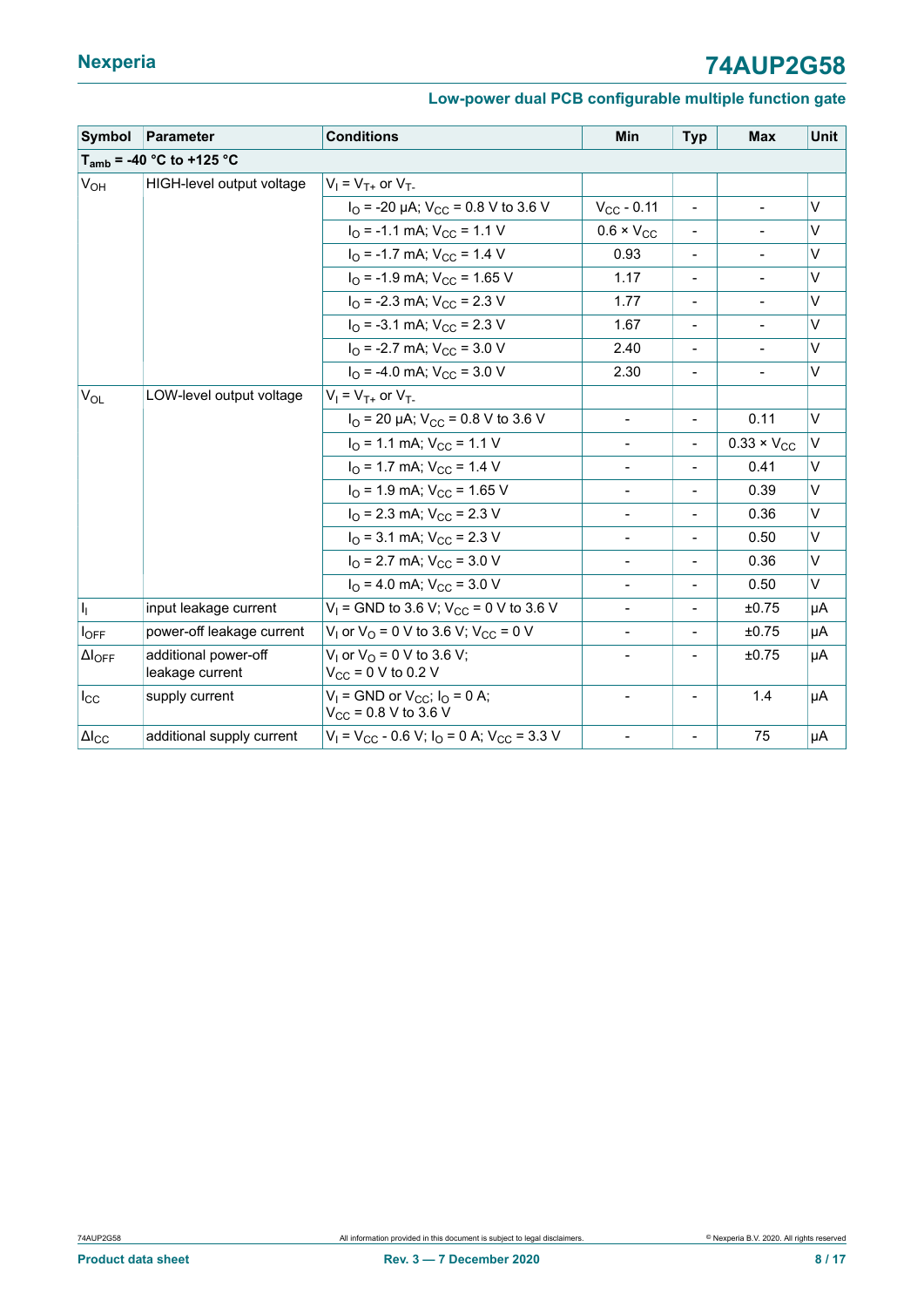### <span id="page-8-0"></span>**11. Dynamic characteristics**

#### **Table 9. Dynamic characteristics**

*Voltages are referenced to GND (ground = 0 V); for test circuit, see* [Fig. 12](#page-10-0)*.*

|                 | Symbol Parameter         | <b>Conditions</b>                                   |                | $T_{amb}$ = 25 °C |                          | $T_{amb}$ =<br>-40 °C to +85 °C |                | $T_{amb}$ =<br>-40 °C to +125 °C |                          | Unit |
|-----------------|--------------------------|-----------------------------------------------------|----------------|-------------------|--------------------------|---------------------------------|----------------|----------------------------------|--------------------------|------|
|                 |                          |                                                     | Min            | Typ[1]            | <b>Max</b>               | Min                             | <b>Max</b>     | Min                              | Max                      |      |
| $C_L = 5 pF$    |                          |                                                     |                |                   |                          |                                 |                |                                  |                          |      |
| $t_{\rm pd}$    | propagation<br>delay     | nA, nB and nC to nY;<br>$[2]$<br>see Fig. 11        |                |                   |                          |                                 |                |                                  |                          |      |
|                 |                          | $V_{CC} = 0.8 V$                                    |                | 22.8              |                          |                                 |                |                                  |                          | ns   |
|                 |                          | $V_{CC}$ = 1.1 V to 1.3 V                           | 2.8            | 6.6               | 12.9                     | 2.6                             | 13.1           | 2.6                              | 13.3                     | ns   |
|                 |                          | $V_{CC}$ = 1.4 V to 1.6 V                           | 2.4            | 4.8               | 7.6                      | 2.4                             | 8.3            | 2.4                              | 8.6                      | ns   |
|                 |                          | $V_{CC}$ = 1.65 V to 1.95 V                         | 2.1            | 4.0               | 6.3                      | 2.0                             | 6.9            | 2.0                              | 7.3                      | ns   |
|                 |                          | $V_{CC}$ = 2.3 V to 2.7 V                           | 2.0            | 3.2               | 4.6                      | 1.8                             | 5.1            | 1.8                              | 5.4                      | ns   |
|                 |                          | $V_{CC}$ = 3.0 V to 3.6 V                           | 1.9            | 2.9               | 3.9                      | 1.6                             | 4.2            | 1.6                              | 4.4                      | ns   |
| $C_L = 10 pF$   |                          |                                                     |                |                   |                          |                                 |                |                                  |                          |      |
| $t_{\rm pd}$    | propagation<br>delay     | nA, nB and nC to nY;<br>$[2]$<br>see Fig. 11        |                |                   |                          |                                 |                |                                  |                          |      |
|                 |                          | $V_{\text{CC}}$ = 0.8 V                             |                | 26.4              |                          |                                 |                |                                  |                          | ns   |
|                 |                          | $V_{CC}$ = 1.1 V to 1.3 V                           | 3.2            | 7.4               | 14.5                     | 3.0                             | 14.9           | 3.0                              | 15.2                     | ns   |
|                 |                          | $V_{CC}$ = 1.4 V to 1.6 V                           | 2.7            | 5.4               | 8.7                      | 2.7                             | 9.4            | 2.7                              | 9.8                      | ns   |
|                 |                          | $V_{CC}$ = 1.65 V to 1.95 V                         | 2.5            | 4.5               | 7.1                      | 2.3                             | 7.9            | 2.3                              | 8.3                      | ns   |
|                 |                          | $V_{CC}$ = 2.3 V to 2.7 V                           | 2.4            | 3.8               | 5.3                      | 2.2                             | 5.9            | 2.2                              | 6.2                      | ns   |
|                 |                          | $V_{CC}$ = 3.0 V to 3.6 V                           | 2.3            | 3.5               | 4.6                      | 1.9                             | 4.9            | 1.9                              | 5.1                      | ns   |
| $C_L = 15 pF$   |                          |                                                     |                |                   |                          |                                 |                |                                  |                          |      |
| $t_{\rm pd}$    | propagation<br>delay     | nA, nB and nC to nY;<br>$[2]$<br>see <b>Fig. 11</b> |                |                   |                          |                                 |                |                                  |                          |      |
|                 |                          | $V_{CC}$ = 0.8 V                                    |                | 29.9              | $\overline{\phantom{0}}$ |                                 |                |                                  |                          | ns   |
|                 |                          | $V_{CC}$ = 1.1 V to 1.3 V                           | 3.6            | 8.3               | 16.1                     | 3.3                             | 16.7           | 3.3                              | 17.0                     | ns   |
|                 |                          | $V_{CC}$ = 1.4 V to 1.6 V                           | 3.0            | 5.9               | 9.7                      | 3.0                             | 10.5           | 3.0                              | 11.0                     | ns   |
|                 |                          | $V_{CC}$ = 1.65 V to 1.95 V                         | 2.8            | 5.0               | 7.9                      | 2.5                             | 8.7            | $2.5\,$                          | 9.2                      | ns   |
|                 |                          | $V_{CC}$ = 2.3 V to 2.7 V                           | 2.7            | 4.2               | 5.9                      | 2.5                             | 6.6            | 2.5                              | 6.9                      | ns   |
|                 |                          | $V_{CC}$ = 3.0 V to 3.6 V                           | 2.5            | 3.9               | 5.2                      | 2.2                             | 5.5            | 2.2                              | 5.8                      | ns   |
| $C_L = 30 pF$   |                          |                                                     |                |                   |                          |                                 |                |                                  |                          |      |
| $t_{\text{pd}}$ | propagation $ $<br>delay | nA, nB and nC to nY;<br>$[2]$<br>see Fig. 11        |                |                   |                          |                                 |                |                                  |                          |      |
|                 |                          | $V_{CC}$ = 0.8 V                                    | $\blacksquare$ | 38.0              | $\blacksquare$           | $\blacksquare$                  | $\blacksquare$ | $\blacksquare$                   | $\overline{\phantom{a}}$ | ns   |
|                 |                          | $V_{CC}$ = 1.1 V to 1.3 V                           | 4.5            | 10.5              | 20.8                     | 4.1                             | 21.9           | 4.1                              | 24.1                     | ns   |
|                 |                          | $V_{CC}$ = 1.4 V to 1.6 V                           | 3.8            | 7.5               | 12.2                     | 3.8                             | 13.5           | 3.8                              | 14.1                     | ns   |
|                 |                          | $V_{CC}$ = 1.65 V to 1.95 V                         | 3.4            | 6.3               | 10.0                     | 3.1                             | 11.2           | 3.1                              | 11.9                     | ns   |
|                 |                          | $V_{CC}$ = 2.3 V to 2.7 V                           | 3.4            | 5.3               | 7.5                      | 3.1                             | 8.4            | 3.1                              | 8.9                      | ns   |
|                 |                          | $V_{CC}$ = 3.0 V to 3.6 V                           | 3.3            | 5.0               | 6.6                      | 2.9                             | 7.1            | 2.9                              | 7.4                      | ns   |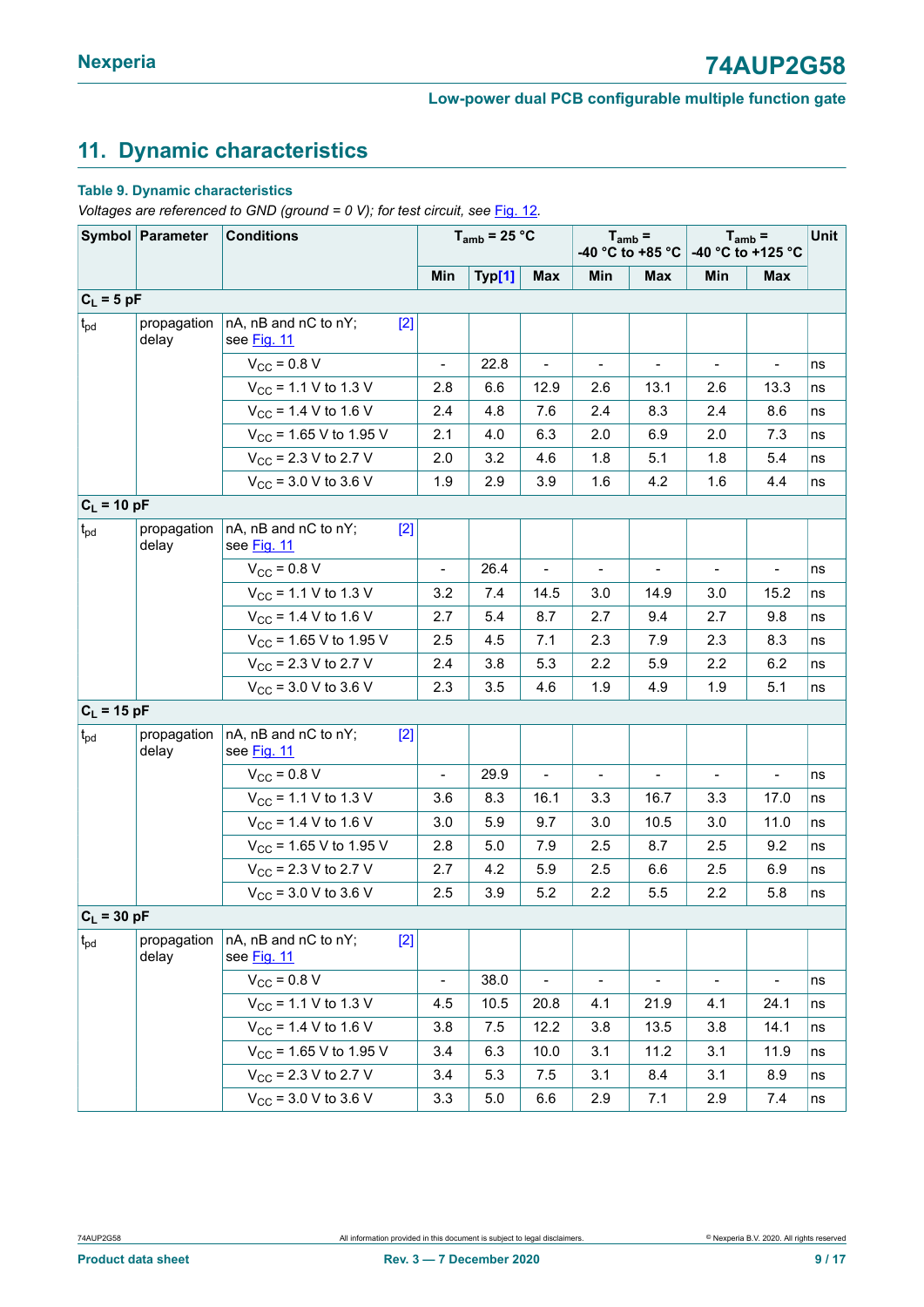<span id="page-9-0"></span>

|          | Symbol Parameter                     | <b>Conditions</b>                                           |                              | $T_{amb}$ = 25 °C |                          |            | $T_{amb}$ =              | -40 °C to +85 °C $\vert$ -40 °C to +125 °C | $T_{amb}$ =              | <b>Unit</b> |
|----------|--------------------------------------|-------------------------------------------------------------|------------------------------|-------------------|--------------------------|------------|--------------------------|--------------------------------------------|--------------------------|-------------|
|          |                                      |                                                             | <b>Min</b>                   | Typ[1]            | Max                      | <b>Min</b> | <b>Max</b>               | <b>Min</b>                                 | <b>Max</b>               |             |
|          | $C_L$ = 5 pF, 10 pF, 15 pF and 30 pF |                                                             |                              |                   |                          |            |                          |                                            |                          |             |
| $C_{PD}$ | power<br>dissipation<br>capacitance  | $f_i = 1$ MHz;<br>$[3]$<br>$V_1$ = GND to $V_{CC}$<br>$[4]$ |                              |                   |                          |            |                          |                                            |                          |             |
|          |                                      | $V_{CC}$ = 0.8 V                                            | $\qquad \qquad \blacksquare$ | 2.7               | $\blacksquare$           |            | $\overline{\phantom{a}}$ |                                            |                          | pF          |
|          |                                      | $V_{\rm CC}$ = 1.1 V to 1.3 V                               | $\overline{\phantom{a}}$     | 2.8               | $\blacksquare$           |            | $\overline{\phantom{a}}$ |                                            | -                        | pF          |
|          |                                      | $V_{CC}$ = 1.4 V to 1.6 V                                   | $\blacksquare$               | 3.0               | $\overline{\phantom{0}}$ |            | $\blacksquare$           |                                            |                          | pF          |
|          |                                      | $V_{CC}$ = 1.65 V to 1.95 V                                 | $\blacksquare$               | 3.2               | $\blacksquare$           |            | $\overline{\phantom{a}}$ |                                            | $\overline{\phantom{0}}$ | pF          |
|          |                                      | $V_{\rm CC}$ = 2.3 V to 2.7 V                               | $\blacksquare$               | 3.8               | $\overline{\phantom{0}}$ |            | $\overline{\phantom{a}}$ |                                            |                          | pF          |
|          |                                      | $V_{CC}$ = 3.0 V to 3.6 V                                   | $\qquad \qquad \blacksquare$ | 4.4               | $\blacksquare$           |            | $\overline{\phantom{a}}$ |                                            |                          | pF          |

[1] All typical values are measured at nominal  $V_{CC}$ .<br>[2]  $t_{\text{od}}$  is the same as  $t_{\text{PLH}}$  and  $t_{\text{PHL}}$ .

[2]  $t_{pd}$  is the same as  $t_{PLH}$  and  $t_{PHL}$ .<br>[3] All specified values are the avera

All specified values are the average typical values over all stated loads.

[4]  $\,$  C<sub>PD</sub> is used to determine the dynamic power dissipation (P<sub>D</sub> in  $\mu$ W).

 $P_D = C_{PD} \times V_{CC}^2 \times f_i \times N + \Sigma (C_L \times V_{CC}^2 \times f_o)$  where:

fi = input frequency in MHz;

 $f_0$  = output frequency in MHz;

 $C_1$  = load capacitance in pF;

 $V_{CC}$  = supply voltage in V;

N = number of inputs switching;

 $\Sigma$ (C<sub>L</sub> × V<sub>CC</sub><sup>2</sup> × f<sub>o</sub>) = sum of the outputs.

#### <span id="page-9-3"></span>**11.1. Waveforms and test circuit**

<span id="page-9-1"></span>

<span id="page-9-2"></span> $V_{OL}$  and  $V_{OH}$  are typical output voltage levels that occur with the output load.

#### **Fig. 11. Input nA, nB and nC to output nY propagation delay times**

#### **Table 10. Measurement points**

| <b>Supply voltage</b>  | <b>Output</b>       | <b>Input</b>        |                  |              |  |  |
|------------------------|---------------------|---------------------|------------------|--------------|--|--|
| $V_{\rm CC}$           | $V_{M}$             | $V_{M}$             | ν                | $t_r = t_f$  |  |  |
| $\vert$ 0.8 V to 3.6 V | $0.5 \times V_{CC}$ | $0.5 \times V_{CC}$ | 'V <sub>CC</sub> | $'$ ≤ 3.0 ns |  |  |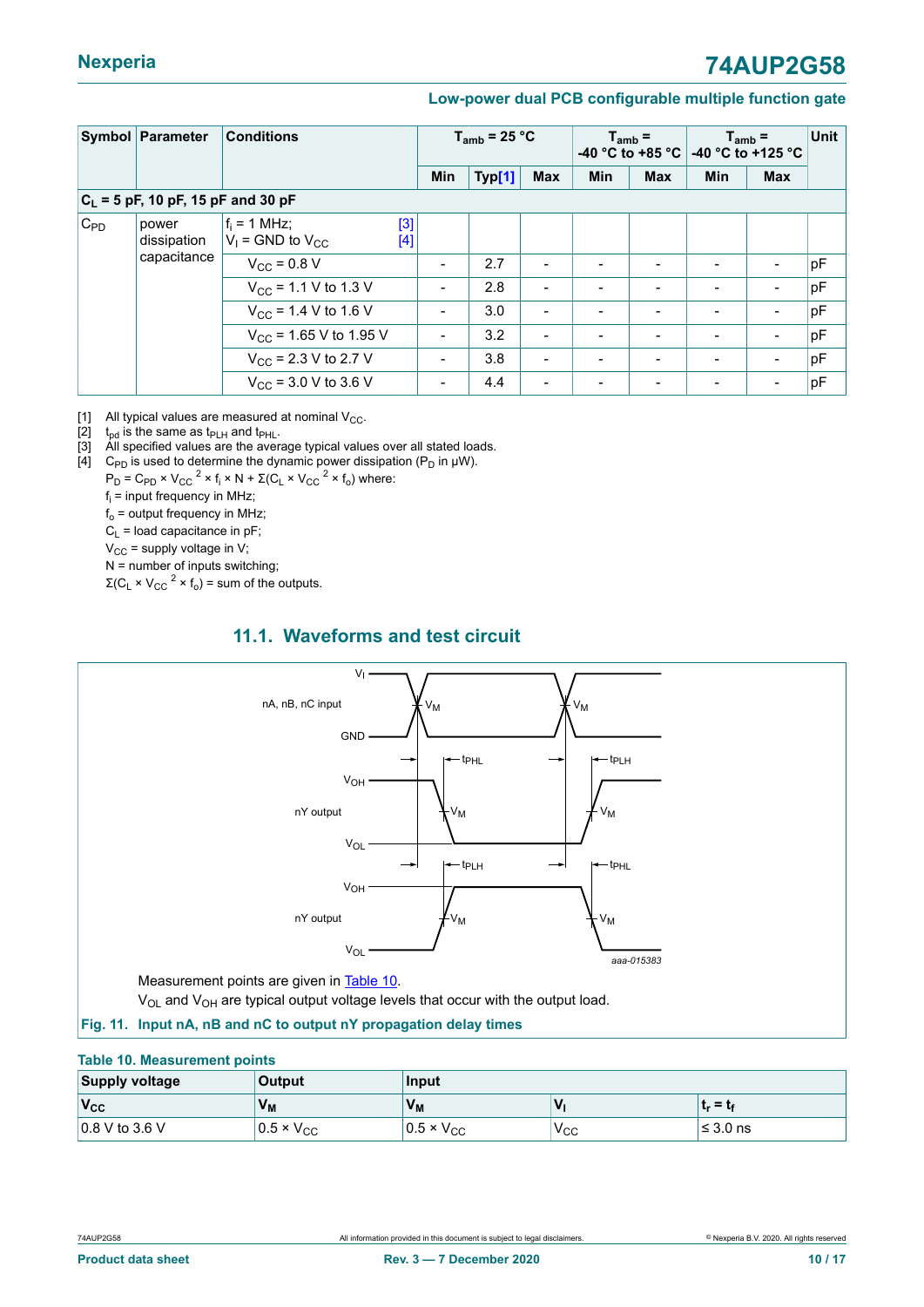<span id="page-10-2"></span><span id="page-10-0"></span>

#### <span id="page-10-1"></span>**Fig. 12. Test circuit for measuring switching times**

#### **Table 11. Test data**

| <b>Supply voltage</b>  | Load                         | ν <sub>εχτ</sub> |                                |                                     |                      |
|------------------------|------------------------------|------------------|--------------------------------|-------------------------------------|----------------------|
| $V_{\rm CC}$           | ືີ∟                          | $R_{L}$ [1]      | <b>t</b> PLH, t <sub>PHL</sub> | t <sub>PZH</sub> , t <sub>PHZ</sub> | $ t_{PZL}, t_{PLZ} $ |
| $\vert$ 0.8 V to 3.6 V | 5 pF, 10 pF, 15 pF and 30 pF | $ 5 kΩ$ or 1 MΩ  | <b>lopen</b>                   | <b>GND</b>                          | $12 \times V_{CC}$   |

[1] For measuring enable and disable times  $R_L = 5$  k $\Omega$ . For measuring propagation delays, set-up times, hold times and pulse width,  $R_L = 1 M\Omega$ .

### <span id="page-10-3"></span>**12. Transfer characteristics**

#### **Table 12. Transfer characteristics**

*Voltages are referenced to GND (ground = 0 V; for test circuit, see Figure 13.*

| Symbol Parameter   |                         | <b>Conditions</b>       | $T_{amb}$ = 25 °C |                              | $T_{amb}$ =<br>-40 $^{\circ}$ C to +85 $^{\circ}$ C |      | $T_{amb}$ =<br>-40 °C to +125 °C |      | Unit |        |  |
|--------------------|-------------------------|-------------------------|-------------------|------------------------------|-----------------------------------------------------|------|----------------------------------|------|------|--------|--|
|                    |                         |                         | Min               | <b>Typ</b>                   | <b>Max</b>                                          | Min  | <b>Max</b>                       | Min  | Max  |        |  |
| $V_{T+}$           | positive-               | see Fig. 13 and Fig. 14 |                   |                              |                                                     |      |                                  |      |      |        |  |
|                    | going<br>threshold      | $V_{CC}$ = 0.8 V        | 0.30              | $\overline{a}$               | 0.60                                                | 0.30 | 0.60                             | 0.30 | 0.62 | V      |  |
|                    | voltage                 | $V_{CC}$ = 1.1 V        | 0.53              | $\qquad \qquad \blacksquare$ | 0.90                                                | 0.53 | 0.90                             | 0.53 | 0.92 | V      |  |
|                    |                         | $V_{CC}$ = 1.4 V        | 0.74              | $\overline{\phantom{a}}$     | 1.11                                                | 0.74 | 1.11                             | 0.74 | 1.13 | V      |  |
|                    |                         | $V_{CC}$ = 1.65 V       | 0.91              | $\qquad \qquad \blacksquare$ | 1.29                                                | 0.91 | 1.29                             | 0.91 | 1.31 | V      |  |
|                    |                         | $V_{CC}$ = 2.3 V        | 1.37              | $\overline{\phantom{a}}$     | 1.77                                                | 1.37 | 1.77                             | 1.37 | 1.80 | V      |  |
|                    |                         | $V_{\text{CC}}$ = 3.0 V | 1.88              | $\qquad \qquad \blacksquare$ | 2.29                                                | 1.88 | 2.29                             | 1.88 | 2.32 | $\vee$ |  |
| $V_T$<br>negative- | see Fig. 13 and Fig. 14 |                         |                   |                              |                                                     |      |                                  |      |      |        |  |
|                    | going<br>threshold      | $V_{\rm CC}$ = 0.8 V    | 0.10              | $\overline{\phantom{a}}$     | 0.60                                                | 0.10 | 0.60                             | 0.10 | 0.60 | V      |  |
|                    | voltage                 | $V_{CC}$ = 1.1 V        | 0.26              | $\overline{\phantom{a}}$     | 0.65                                                | 0.26 | 0.65                             | 0.26 | 0.65 | V      |  |
|                    |                         | $V_{\rm CC}$ = 1.4 V    | 0.39              | $\qquad \qquad \blacksquare$ | 0.75                                                | 0.39 | 0.75                             | 0.39 | 0.75 | V      |  |
|                    |                         | $V_{CC}$ = 1.65 V       | 0.47              | $\overline{\phantom{a}}$     | 0.84                                                | 0.47 | 0.84                             | 0.47 | 0.84 | V      |  |
|                    |                         | $V_{CC}$ = 2.3 V        | 0.69              | $\overline{\phantom{a}}$     | 1.04                                                | 0.69 | 1.04                             | 0.69 | 1.04 | V      |  |
|                    |                         | $V_{CC}$ = 3.0 V        | 0.88              | $\qquad \qquad \blacksquare$ | 1.24                                                | 0.88 | 1.24                             | 0.88 | 1.24 | V      |  |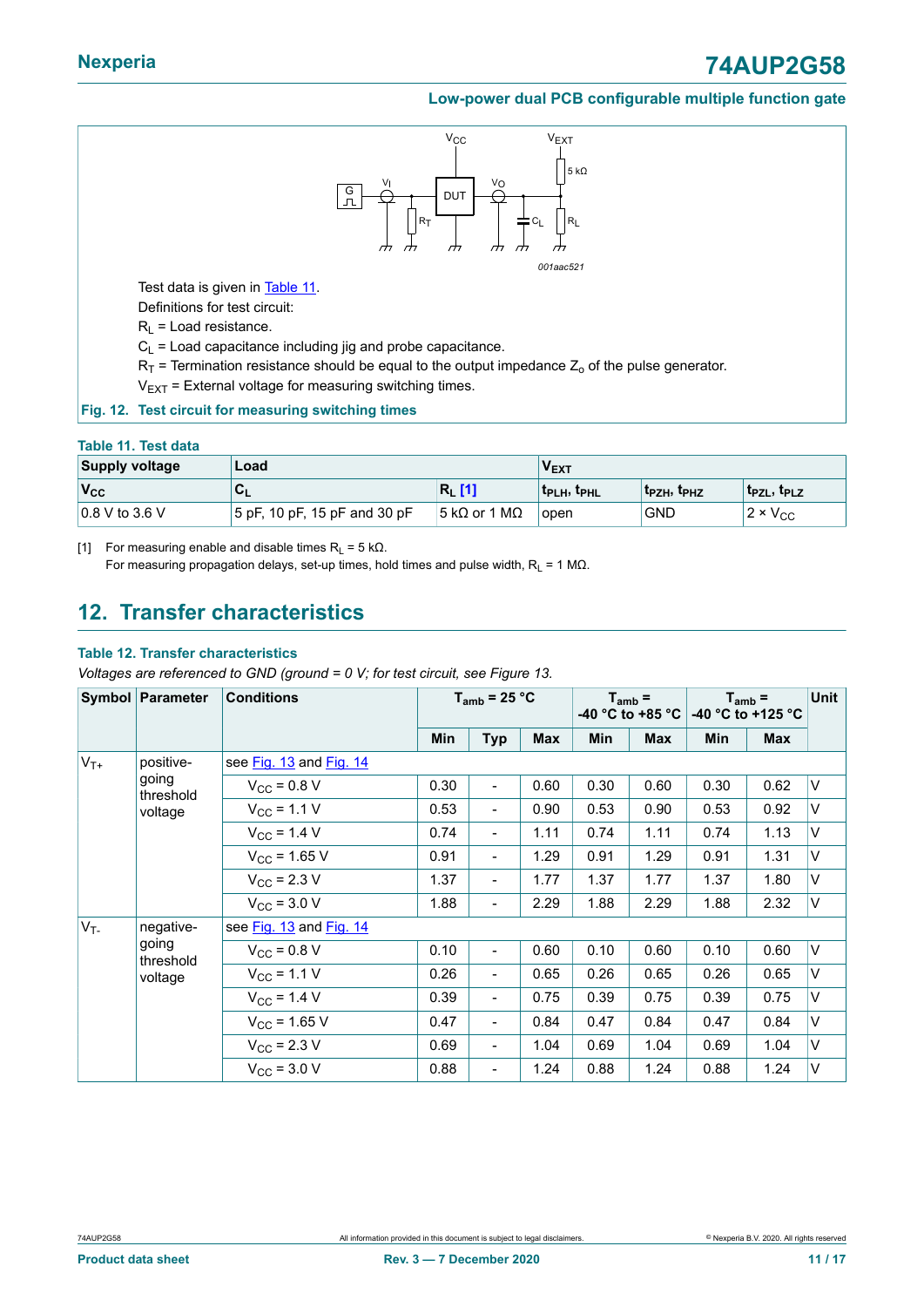|                | Symbol Parameter | <b>Conditions</b>                                            |      | $T_{amb}$ = 25 °C        |            | $T_{amb}$ =<br>-40 °C to +85 °C |            | $T_{amb}$ =<br>-40 °C to +125 °C |            | Unit |
|----------------|------------------|--------------------------------------------------------------|------|--------------------------|------------|---------------------------------|------------|----------------------------------|------------|------|
|                |                  |                                                              | Min  | <b>Typ</b>               | <b>Max</b> | Min                             | <b>Max</b> | <b>Min</b>                       | <b>Max</b> |      |
| V <sub>H</sub> | hysteresis       | $(V_{T+} - V_T)$ ; see Fig. 13, Fig. 14, Fig. 15 and Fig. 16 |      |                          |            |                                 |            |                                  |            |      |
|                | voltage          | $V_{\text{CC}}$ = 0.8 V                                      | 0.07 | $\overline{\phantom{a}}$ | 0.50       | 0.07                            | 0.50       | 0.07                             | 0.50       | ΙV   |
|                |                  | $V_{\rm CC} = 1.1 V$                                         | 0.08 | $\overline{\phantom{a}}$ | 0.46       | 0.08                            | 0.46       | 0.08                             | 0.46       | ١v   |
|                |                  | $V_{CC}$ = 1.4 V                                             | 0.18 | $\overline{\phantom{a}}$ | 0.56       | 0.18                            | 0.56       | 0.18                             | 0.56       | IV   |
|                |                  | $V_{C}$ = 1.65 V                                             | 0.27 | $\overline{\phantom{a}}$ | 0.66       | 0.27                            | 0.66       | 0.27                             | 0.66       | ΙV   |
|                |                  | $V_{\rm CC}$ = 2.3 V                                         | 0.53 | $\overline{\phantom{a}}$ | 0.92       | 0.53                            | 0.92       | 0.53                             | 0.92       | ΙV   |
|                |                  | $V_{\text{CC}}$ = 3.0 V                                      | 0.79 | $\overline{\phantom{a}}$ | 1.31       | 0.79                            | 1.31       | 0.79                             | 1.31       | ١v   |

### <span id="page-11-4"></span><span id="page-11-3"></span><span id="page-11-1"></span>**12.1. Waveforms transfer characteristics**

<span id="page-11-2"></span><span id="page-11-0"></span>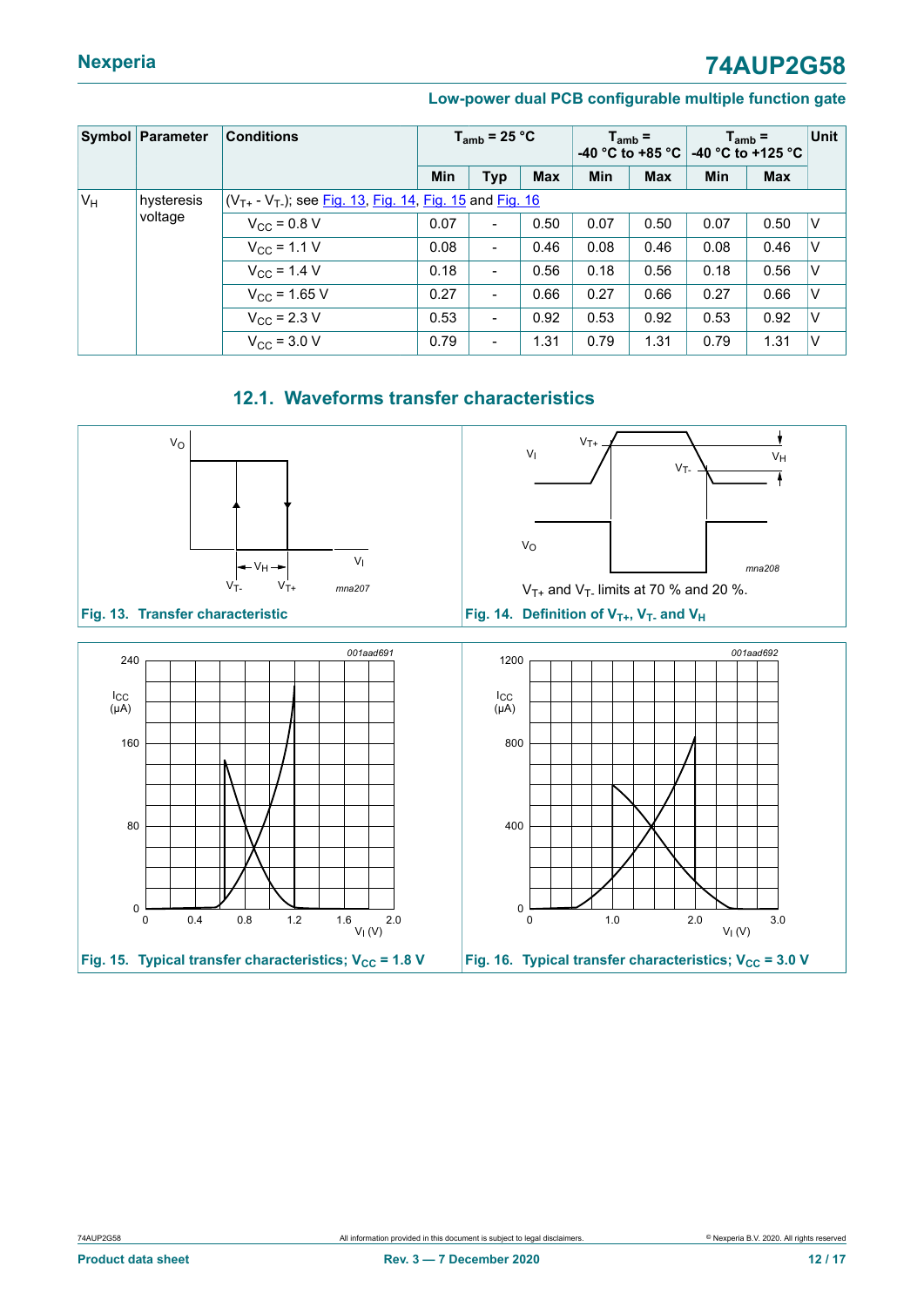### <span id="page-12-0"></span>**13. Package outline**



#### **Fig. 17. Package outline SOT552-1 (TSSOP8)**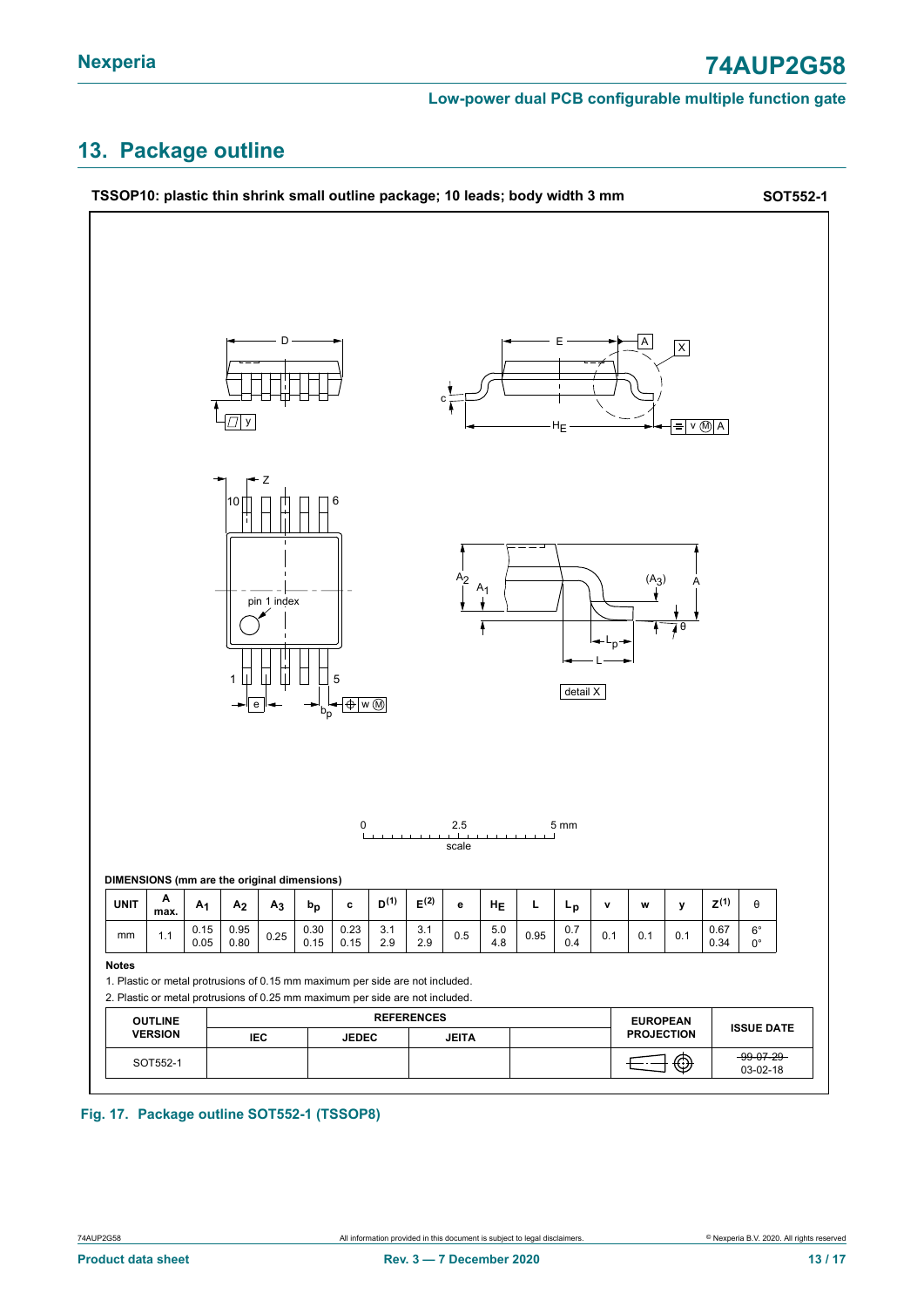### **Nexperia 74AUP2G58**

#### **Low-power dual PCB configurable multiple function gate**

#### **XQFN10: plastic, extremely thin quad flat package; no leads; 10 terminals; body 1.40 x 1.80 x 0.50 mm SOT1160-1**



**Fig. 18. Package outline SOT1160-1 (XQFN10)**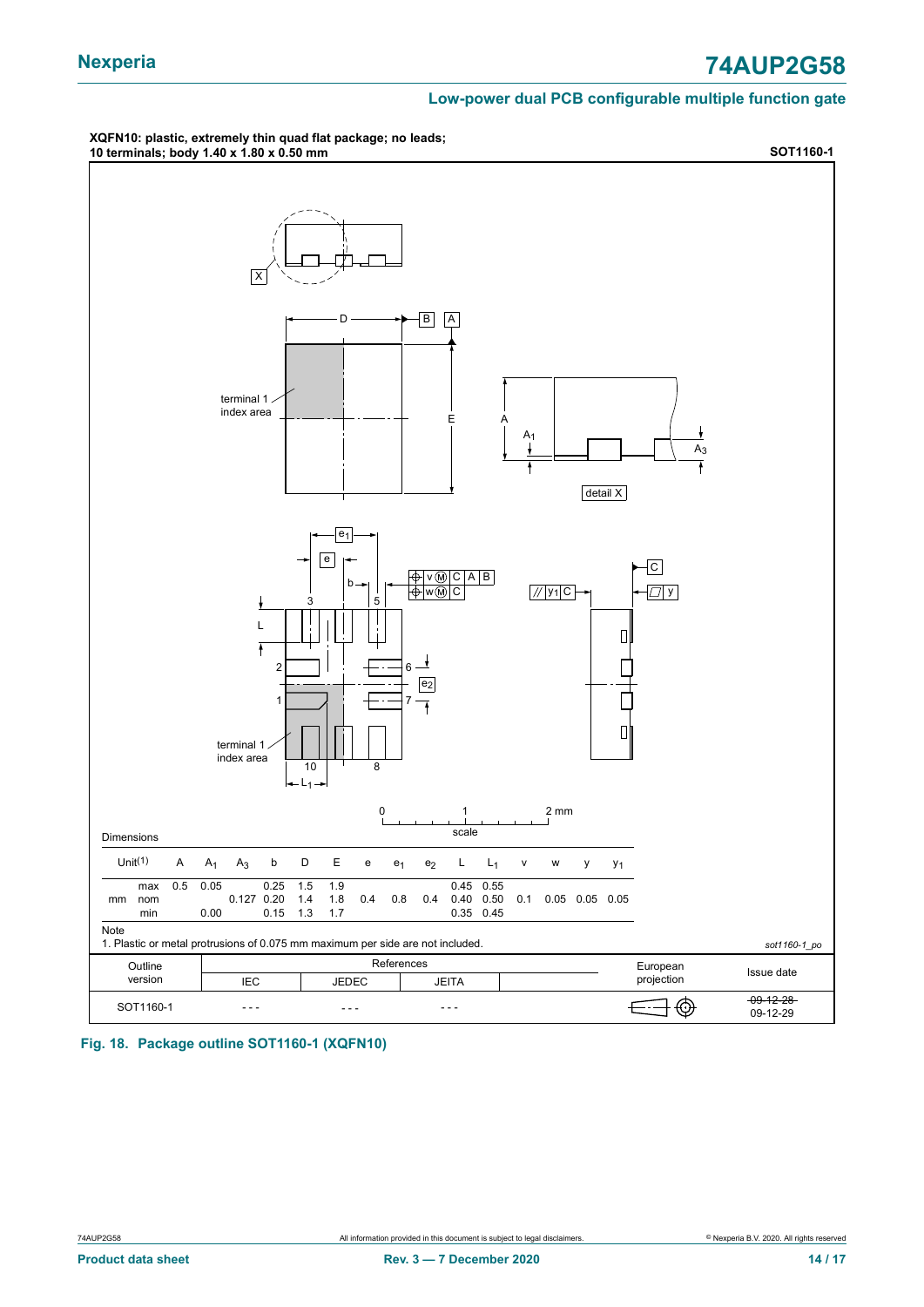### <span id="page-14-0"></span>**14. Abbreviations**

| Acronym    | <b>Description</b>           |
|------------|------------------------------|
| <b>CDM</b> | <b>Charged Device Model</b>  |
| <b>DUT</b> | Device Under Test            |
| <b>ESD</b> | ElectroStatic Discharge      |
| <b>HBM</b> | Human Body Model             |
| <b>MM</b>  | Machine Model                |
| PCB        | <b>Printed-Circuit Board</b> |

### <span id="page-14-1"></span>**15. Revision history**

| <b>Table 14. Revision history</b> |                                                                                                                         |                                                                                                                                            |                      |                   |  |
|-----------------------------------|-------------------------------------------------------------------------------------------------------------------------|--------------------------------------------------------------------------------------------------------------------------------------------|----------------------|-------------------|--|
| Document ID                       | Release date                                                                                                            | Data sheet status                                                                                                                          | <b>Change notice</b> | <b>Supersedes</b> |  |
| 74AUP2G58 v.3                     | 20201207                                                                                                                | Product data sheet                                                                                                                         |                      | 74AUP2G58 v.2     |  |
| Modifications:                    |                                                                                                                         | Section 8: Derating values for $P_{tot}$ total power dissipation have been updated.<br>Type number 74AUP2G58GF (SOT1081-1/XSON10) removed. |                      |                   |  |
| 74AUP2G58 v.2                     | 20151202                                                                                                                | Product data sheet                                                                                                                         |                      | 74AUP2G58 v.1     |  |
| Modifications:                    | Maximum value temperature range TSSOP10 (74AUP2G58DP) changed from 85 °C to 125 °C.<br>Removed 74AUP2G58GM (SOT1049-3). |                                                                                                                                            |                      |                   |  |
| 74AUP2G58 v.1                     | 20141104                                                                                                                | Product data sheet                                                                                                                         |                      |                   |  |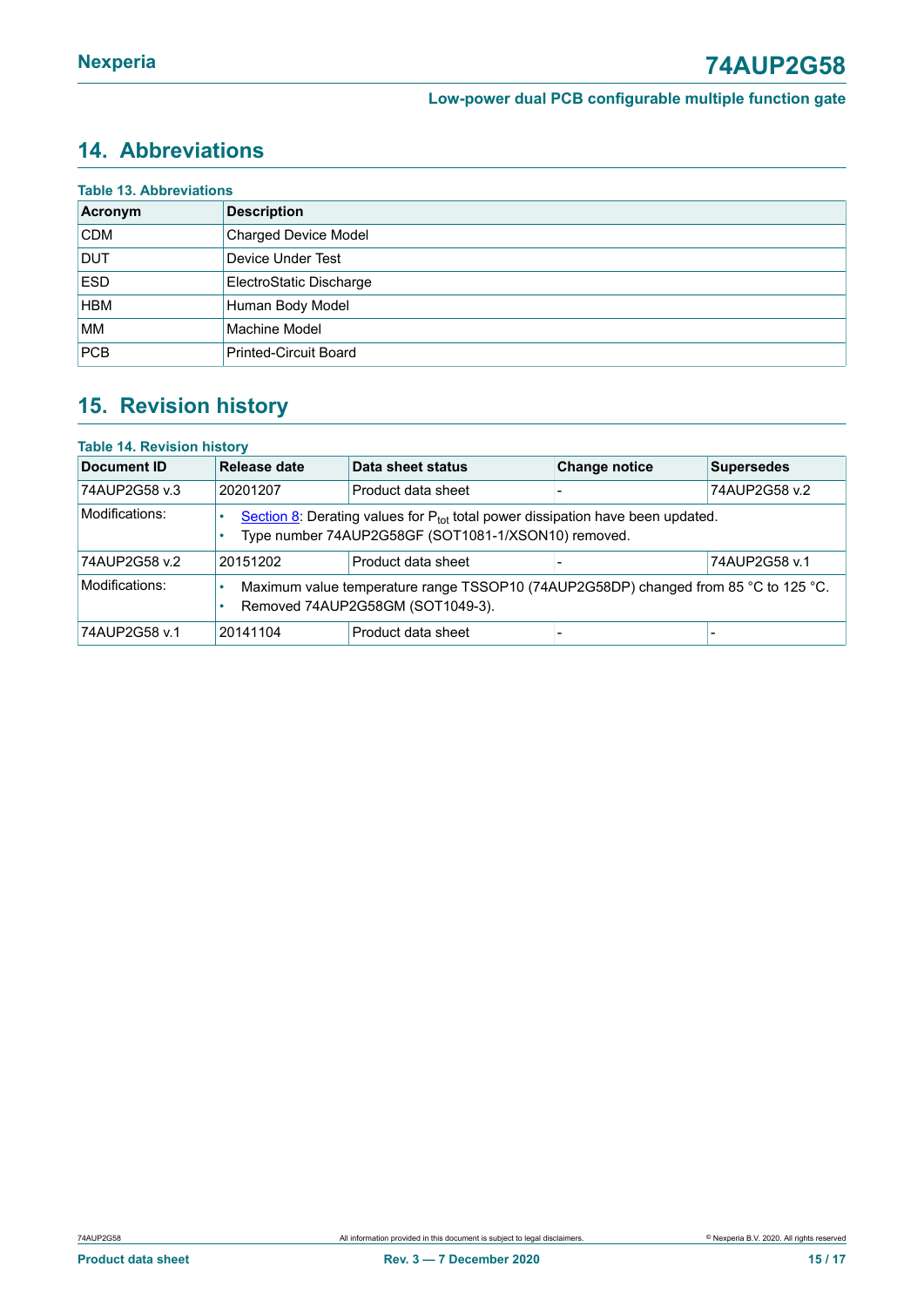### <span id="page-15-0"></span>**16. Legal information**

#### **Data sheet status**

| Document status<br>$[1]$ [2]      | Product<br>status [3] | <b>Definition</b>                                                                           |
|-----------------------------------|-----------------------|---------------------------------------------------------------------------------------------|
| Objective [short]<br>data sheet   | Development           | This document contains data from<br>the objective specification for<br>product development. |
| Preliminary [short]<br>data sheet | Qualification         | This document contains data from<br>the preliminary specification.                          |
| Product [short]<br>data sheet     | Production            | This document contains the product<br>specification.                                        |

[1] Please consult the most recently issued document before initiating or completing a design.

- The term 'short data sheet' is explained in section "Definitions".
- [3] The product status of device(s) described in this document may have changed since this document was published and may differ in case of multiple devices. The latest product status information is available on the internet at [https://www.nexperia.com.](https://www.nexperia.com)

#### **Definitions**

**Draft** — The document is a draft version only. The content is still under internal review and subject to formal approval, which may result in modifications or additions. Nexperia does not give any representations or warranties as to the accuracy or completeness of information included herein and shall have no liability for the consequences of use of such information.

**Short data sheet** — A short data sheet is an extract from a full data sheet with the same product type number(s) and title. A short data sheet is intended for quick reference only and should not be relied upon to contain detailed and full information. For detailed and full information see the relevant full data sheet, which is available on request via the local Nexperia sales office. In case of any inconsistency or conflict with the short data sheet, the full data sheet shall prevail.

**Product specification** — The information and data provided in a Product data sheet shall define the specification of the product as agreed between Nexperia and its customer, unless Nexperia and customer have explicitly agreed otherwise in writing. In no event however, shall an agreement be valid in which the Nexperia product is deemed to offer functions and qualities beyond those described in the Product data sheet.

#### **Disclaimers**

**Limited warranty and liability** — Information in this document is believed to be accurate and reliable. However, Nexperia does not give any representations or warranties, expressed or implied, as to the accuracy or completeness of such information and shall have no liability for the consequences of use of such information. Nexperia takes no responsibility for the content in this document if provided by an information source outside of Nexperia.

In no event shall Nexperia be liable for any indirect, incidental, punitive, special or consequential damages (including - without limitation - lost profits, lost savings, business interruption, costs related to the removal or replacement of any products or rework charges) whether or not such damages are based on tort (including negligence), warranty, breach of contract or any other legal theory.

Notwithstanding any damages that customer might incur for any reason whatsoever, Nexperia's aggregate and cumulative liability towards customer for the products described herein shall be limited in accordance with the Terms and conditions of commercial sale of Nexperia.

**Right to make changes** — Nexperia reserves the right to make changes to information published in this document, including without limitation specifications and product descriptions, at any time and without notice. This document supersedes and replaces all information supplied prior to the publication hereof

**Suitability for use** — Nexperia products are not designed, authorized or warranted to be suitable for use in life support, life-critical or safety-critical systems or equipment, nor in applications where failure or malfunction of an Nexperia product can reasonably be expected to result in personal

injury, death or severe property or environmental damage. Nexperia and its suppliers accept no liability for inclusion and/or use of Nexperia products in such equipment or applications and therefore such inclusion and/or use is at the customer's own risk.

**Quick reference data** — The Quick reference data is an extract of the product data given in the Limiting values and Characteristics sections of this document, and as such is not complete, exhaustive or legally binding.

**Applications** — Applications that are described herein for any of these products are for illustrative purposes only. Nexperia makes no representation or warranty that such applications will be suitable for the specified use without further testing or modification.

Customers are responsible for the design and operation of their applications and products using Nexperia products, and Nexperia accepts no liability for any assistance with applications or customer product design. It is customer's sole responsibility to determine whether the Nexperia product is suitable and fit for the customer's applications and products planned, as well as for the planned application and use of customer's third party customer(s). Customers should provide appropriate design and operating safeguards to minimize the risks associated with their applications and products.

Nexperia does not accept any liability related to any default, damage, costs or problem which is based on any weakness or default in the customer's applications or products, or the application or use by customer's third party customer(s). Customer is responsible for doing all necessary testing for the customer's applications and products using Nexperia products in order to avoid a default of the applications and the products or of the application or use by customer's third party customer(s). Nexperia does not accept any liability in this respect.

**Limiting values** — Stress above one or more limiting values (as defined in the Absolute Maximum Ratings System of IEC 60134) will cause permanent damage to the device. Limiting values are stress ratings only and (proper) operation of the device at these or any other conditions above those given in the Recommended operating conditions section (if present) or the Characteristics sections of this document is not warranted. Constant or repeated exposure to limiting values will permanently and irreversibly affect the quality and reliability of the device.

**Terms and conditions of commercial sale** — Nexperia products are sold subject to the general terms and conditions of commercial sale, as published at [http://www.nexperia.com/profile/terms,](http://www.nexperia.com/profile/terms) unless otherwise agreed in a valid written individual agreement. In case an individual agreement is concluded only the terms and conditions of the respective agreement shall apply. Nexperia hereby expressly objects to applying the customer's general terms and conditions with regard to the purchase of Nexperia products by customer.

**No offer to sell or license** — Nothing in this document may be interpreted or construed as an offer to sell products that is open for acceptance or the grant, conveyance or implication of any license under any copyrights, patents or other industrial or intellectual property rights.

**Export control** — This document as well as the item(s) described herein may be subject to export control regulations. Export might require a prior authorization from competent authorities.

**Non-automotive qualified products** — Unless this data sheet expressly states that this specific Nexperia product is automotive qualified, the product is not suitable for automotive use. It is neither qualified nor tested in accordance with automotive testing or application requirements. Nexperia accepts no liability for inclusion and/or use of non-automotive qualified products in automotive equipment or applications.

In the event that customer uses the product for design-in and use in automotive applications to automotive specifications and standards, customer (a) shall use the product without Nexperia's warranty of the product for such automotive applications, use and specifications, and (b) whenever customer uses the product for automotive applications beyond Nexperia's specifications such use shall be solely at customer's own risk, and (c) customer fully indemnifies Nexperia for any liability, damages or failed product claims resulting from customer design and use of the product for automotive applications beyond Nexperia's standard warranty and Nexperia's product specifications.

**Translations** — A non-English (translated) version of a document is for reference only. The English version shall prevail in case of any discrepancy between the translated and English versions.

#### **Trademarks**

Notice: All referenced brands, product names, service names and trademarks are the property of their respective owners.